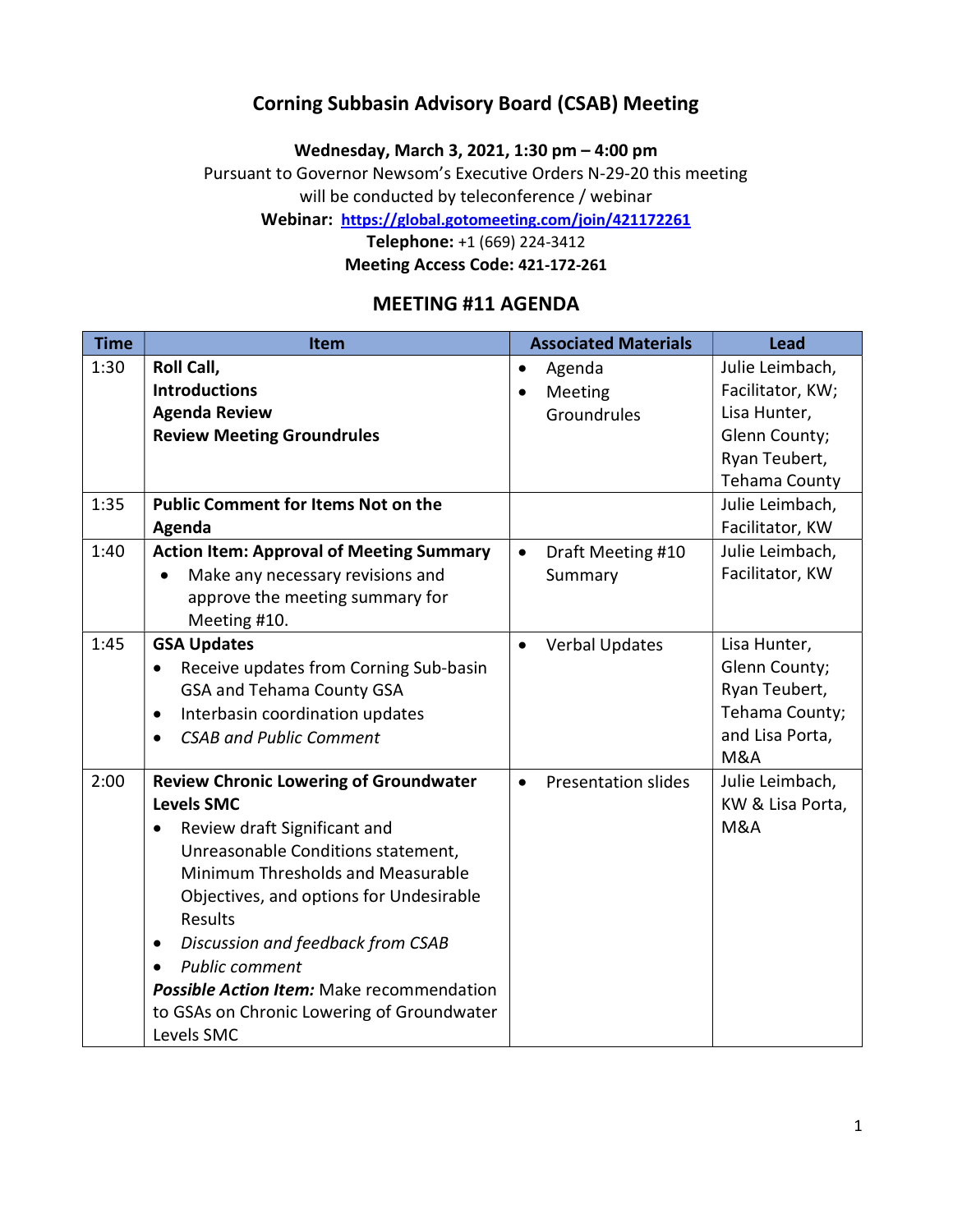| 2:30<br>Introduction to Subsidence data and SMC<br>$\bullet$<br>Provide a description of basin conditions<br>$\bullet$<br>and GSP requirements<br>Review draft Significant and<br>$\bullet$<br>Unreasonable Conditions statement,<br>Minimum Thresholds and Measurable<br>Objectives, and options for Undesirable<br>Results<br>Discussion and feedback from CSAB<br>$\bullet$<br><b>Public comment</b><br>$\bullet$              | <b>Presentation slides</b>             | Julie Leimbach,<br>KW & Lisa Porta,<br>M&A            |
|-----------------------------------------------------------------------------------------------------------------------------------------------------------------------------------------------------------------------------------------------------------------------------------------------------------------------------------------------------------------------------------------------------------------------------------|----------------------------------------|-------------------------------------------------------|
| Possible Action Item: Make recommendation<br>to GSAs on Land Subsidence SMC                                                                                                                                                                                                                                                                                                                                                       |                                        |                                                       |
| 3:00<br><b>Review Streamflow Depletion SMC Options</b><br>$\bullet$<br>Recap previous meeting discussion<br>$\bullet$<br>Review draft Significant and<br>$\bullet$<br>Unreasonable Conditions statement<br>Review approach for Minimum<br>$\bullet$<br>Thresholds, Measurable Objectives and<br><b>Undesirable Results</b><br>Discussion and feedback from CSAB<br>$\bullet$<br><b>Public comment</b><br>$\bullet$                | <b>Presentation slides</b>             | Julie Leimbach,<br>KW & Lisa Porta,<br><b>M&amp;A</b> |
| 3:30<br><b>Next Steps</b><br>$\bullet$<br>Review 2021 CSAB meeting schedule,<br>$\bullet$<br>topics, and recommendations to be made<br>Review draft GSP Completion Process and<br>$\bullet$<br><b>Adoption Timeline</b><br><b>CSAB discussion and Public comment</b><br>$\bullet$<br><b>Action Item:</b> Make recommendation to GSAs<br>on draft GSP Completion Process and<br><b>Adoption Timeline</b><br>4:00<br><b>Adjourn</b> | <b>CSAB Schedule and</b><br>Objectives | Julie Leimbach,<br>KW & Lisa Porta,<br><b>M&amp;A</b> |

# Meeting Groundrules

Participants will observe the following meeting groundrules to guide their behavior and comment process. Participants will:

- 1. Observe Brown Act requirements.
- 2. Seek to understand and respect opposing views.
- 3. Keep comments and discussion succinct and focused on meeting objectives.
- 4. Observe the following public comment groundrules:
	- a. The public will have an opportunity to comment on items that are not on the agenda.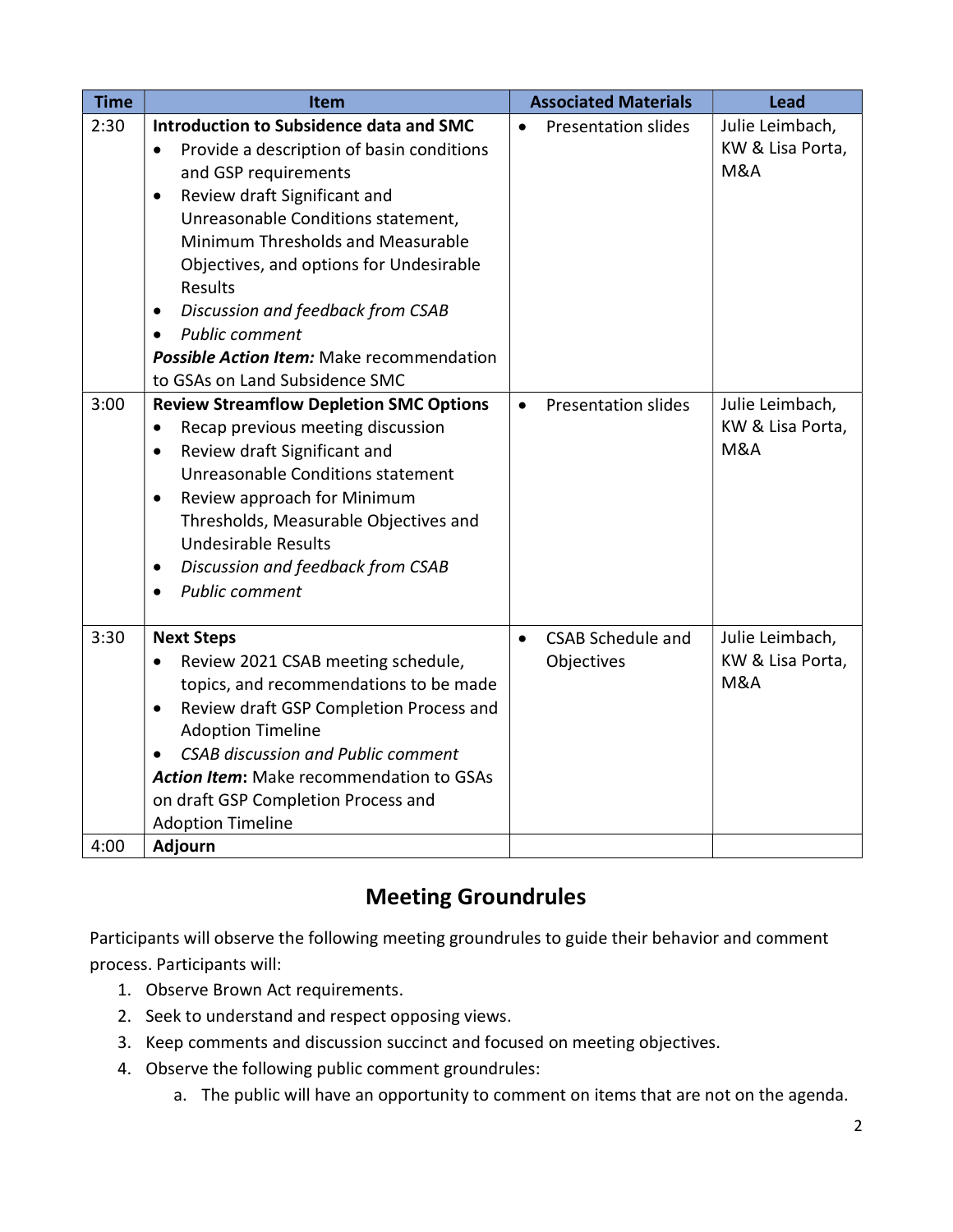- b. Each public comment will be limited to three minutes.
- c. CSAB members are not required to respond to any issues raised during the public comment period and may not take any action on such issues other than to refer the item or schedule the issue(s) for a future agenda.
- d. For virtual meetings, when a member of the public wants to join the comment queue, they can either indicate in the Chatbox of the webinar or let the facilitator know verbally if they are only on the audio portion of the teleconference.
- e. Comments will be taken in the order that they are received.

## Webinar Link and Teleconference

Please join my meeting from your computer, tablet or smartphone: https://global.gotomeeting.com/join/421172261 You can also dial in using your phone: United States: +1 (669) 224-3412 Access Code: 421-172-261

New to GoToMeeting? Get the app now and be ready when your first meeting starts: https://global.gotomeeting.com/install/385239005

#### CSAB Schedule & Objectives

The Corning Sub-Basin Advisory Board (CSAB) will meet monthly on the first Wednesday of the month from 1:30 to 3:30 pm (4:00 pm starting March 2021). Meetings are planned from April 2020 through approximately December 2021. This meeting schedule outlines the anticipated schedule and the key discussion topics for each meeting. It will be updated to reflect the most current information, as warranted.

| Date | <b>Key Meeting Topics</b>                                                                                                                                                                                                                                                 | <b>CSAB Meeting Objectives</b>                                                                                                                                                                           |
|------|---------------------------------------------------------------------------------------------------------------------------------------------------------------------------------------------------------------------------------------------------------------------------|----------------------------------------------------------------------------------------------------------------------------------------------------------------------------------------------------------|
| 2020 |                                                                                                                                                                                                                                                                           |                                                                                                                                                                                                          |
| Apr  | <b>CSAB Overview</b><br>$\bullet$<br><b>GSP Development</b><br>$\bullet$<br><b>Groundwater Data</b><br>$\bullet$<br>Overview of Data Management System and<br>$\bullet$<br>Model<br>Sustainable Management Goal Example<br>$\bullet$<br>Interests & Concerns<br>$\bullet$ | Provide background on Corning GSP framework<br>Collection of groundwater data<br>Collection of interests<br>Introduce potential Sustainability Goal for<br>Subbasin<br><b>Public Comment</b>             |
| June | Draft Hydrogeologic Conceptual Model and<br>$\bullet$<br>groundwater conditions<br>Modeling platform selection<br>$\bullet$<br>GSP review process<br>$\bullet$                                                                                                            | CSAB Recommendations and questions for<br>Hydrogeologic Conceptual Model and<br><b>Groundwater Conditions</b><br>Make a recommendation on model platform to<br>use for GSP work<br><b>Public Comment</b> |
| July | <b>Current and Historical draft Water Budgets</b><br>$\bullet$<br>Model overview<br>$\bullet$<br>Potential management areas<br>$\bullet$                                                                                                                                  | Review of what is perceived as historic and<br>current unsustainable groundwater use based on<br>water budget<br><b>Public Comment</b>                                                                   |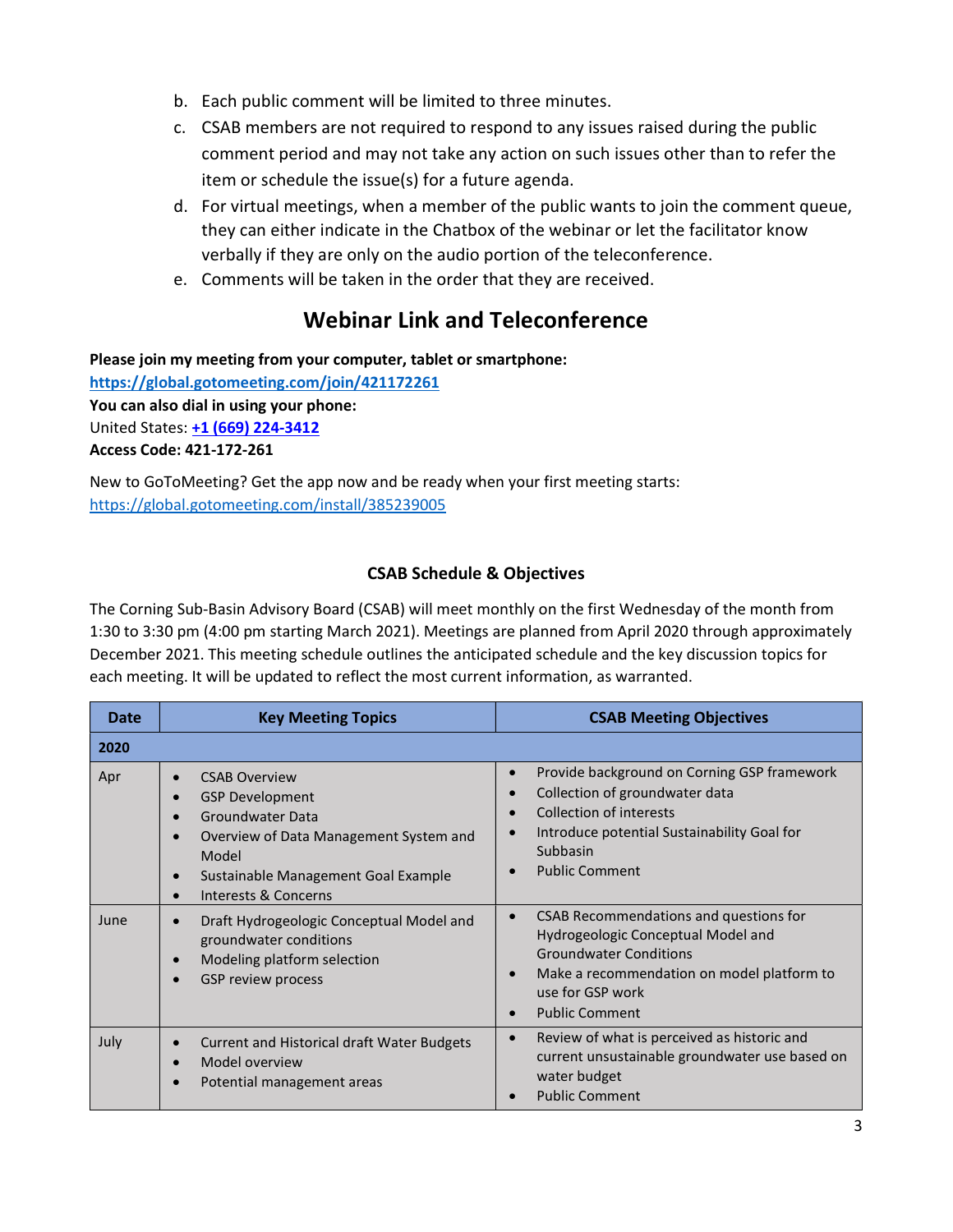| Aug              | <b>Monitoring Networks</b><br>$\bullet$<br>Overview of Sustainable Management<br>$\bullet$<br>Criteria and approach to development<br>Draft Sustainability Goal<br>$\epsilon$                                                                                                                                                 | Answer questions on monitoring networks<br>$\bullet$<br>Gather initial feedback on process for developing<br>$\bullet$<br><b>SMCs</b><br><b>Discuss Sustainability Goal</b><br>$\bullet$<br><b>Public Comment</b><br>$\bullet$                                                                                                            |
|------------------|-------------------------------------------------------------------------------------------------------------------------------------------------------------------------------------------------------------------------------------------------------------------------------------------------------------------------------|-------------------------------------------------------------------------------------------------------------------------------------------------------------------------------------------------------------------------------------------------------------------------------------------------------------------------------------------|
| Sept             | Groundwater Level SMC discussion #1 -<br>$\bullet$<br>background on Groundwater Levels SMC<br>Proposed approaches for MT and MO<br>$\bullet$                                                                                                                                                                                  | Input on proposed approaches for MT and MO<br>$\bullet$<br>development<br><b>Public Comment</b><br>$\bullet$                                                                                                                                                                                                                              |
| Oct 7            | Groundwater Level SMC discussion #2 -<br>$\bullet$<br>proposed groundwater level MT and MO<br>Initial Discussion on Potential Projects and<br>$\bullet$<br><b>Management Actions</b>                                                                                                                                          | Recommendations on proposed groundwater<br>$\bullet$<br>level MT and MO<br>Input on Projects and Actions<br>$\bullet$<br><b>Public Comment</b><br>$\bullet$                                                                                                                                                                               |
| Nov <sub>4</sub> | <b>Integrated Model Updates</b><br>$\bullet$<br>Overview of current, historical and projected<br>water budgets                                                                                                                                                                                                                | Answer questions on modeling and water<br>$\bullet$<br>budgets<br><b>Public Comment</b><br>$\bullet$                                                                                                                                                                                                                                      |
| Dec 2            | Open Discussion on GSP Sections 1 and 2<br>$\bullet$                                                                                                                                                                                                                                                                          | Receive feedback on Draft GSP Sections 1 and 2<br>$\bullet$<br>provided and available on Corning GSP website<br>Answer any additional GSP questions<br>$\bullet$                                                                                                                                                                          |
| 2021 - Proposed  |                                                                                                                                                                                                                                                                                                                               |                                                                                                                                                                                                                                                                                                                                           |
| Jan 6            | Open Discussion on GSP Section 3<br>$\bullet$                                                                                                                                                                                                                                                                                 | Receive feedback on Draft GSP Section 3 provided<br>$\bullet$<br>and available on Corning GSP website<br>Answer any additional GSP questions<br>$\bullet$                                                                                                                                                                                 |
| Feb <sub>3</sub> | Depletion of interconnected surface water<br>$\bullet$<br>SMC discussion #1 - background on Subbasin<br>streams and introduction to SMC<br>Overview of Groundwater Dependent<br>$\bullet$<br>Ecosystems (GDEs) approach<br>Land subsidence SMC discussion #1-<br>background on Subbasin conditions and<br>introduction to SMC | Input on significant and unreasonable conditions<br>$\bullet$<br>and initial discussion on MT development<br><b>Public Comment</b><br>$\bullet$                                                                                                                                                                                           |
| Mar <sub>3</sub> | Depletion of interconnected surface water<br>$\bullet$<br>SMC discussion #2 - review SMC approaches<br>Land subsidence SMC discussion #1 - review<br>SMC approaches                                                                                                                                                           | Input on proposed approaches for MT and MO<br>$\bullet$<br>development<br>Discussion of undesirable results<br>$\bullet$<br><b>Potential recommendations to GSA Boards for</b><br>$\bullet$<br>Lowering of GWLs and Subsidence SMC<br><b>Public Comment</b><br>$\bullet$                                                                  |
| Apr 7            | Discussions and development of SMCs for<br>$\bullet$<br>Groundwater Quality and Reduction in<br>Storage - Meeting #1<br>Background on basin conditions, review<br>$\bullet$<br>water budgets, and GSP requirements<br>Initial discussion on potential projects and<br>$\bullet$<br>management actions                         | Input on significant and unreasonable conditions<br>$\bullet$<br>and initial discussion on MT development<br><b>Potential recommendations to GSA Boards for</b><br>$\bullet$<br>depletion of interconnected surface water SMC<br>Input on potential projects and management<br>$\bullet$<br>actions<br><b>Public Comment</b><br>$\bullet$ |
| May 5            | Discussions and development of SMCs for<br>$\bullet$<br>Groundwater Quality and Reduction in<br>Storage - Meeting #2<br>Review SMC approaches<br>$\bullet$                                                                                                                                                                    | Input on proposed approaches for MT and MO<br>$\bullet$<br>development<br><b>Potential recommendations to GSA Boards on</b><br>$\bullet$<br>water quality and storage SMC<br><b>Public Comment</b><br>$\bullet$                                                                                                                           |